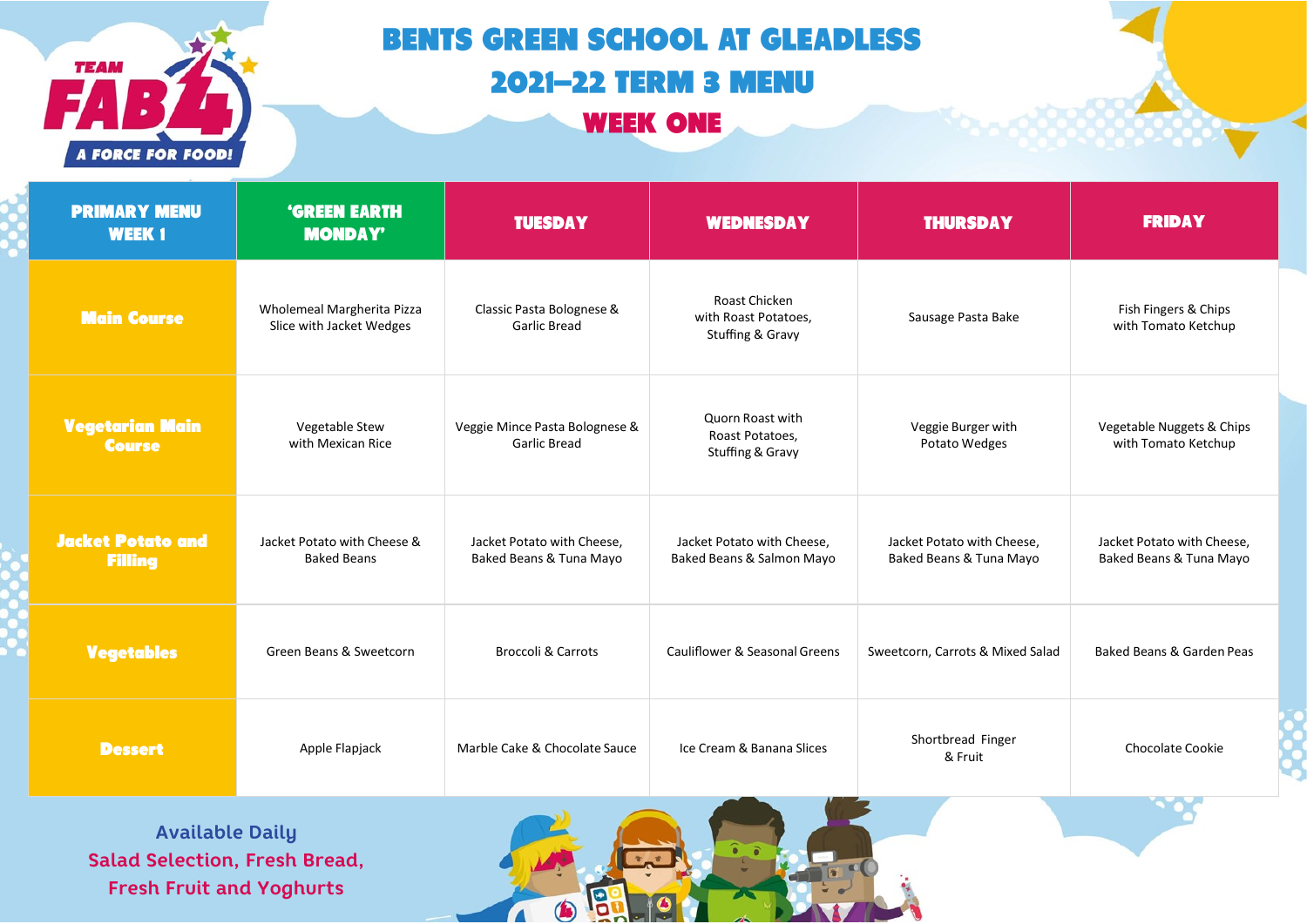

## **BENTS GREEN SCHOOL AT GLEADLESS 2021-22 TERM 3 MENU WEEK TWO**

| <b>PRIMARY MENU</b><br><b>WEEK 2</b>       | <b>'GREEN EARTH</b><br><b>MONDAY'</b>                 | <b>TUESDAY</b>                                                                 | <b>WEDNESDAY</b>                                                   | <b>THURSDAY</b>                                       | <b>FRIDAY</b>                                          |
|--------------------------------------------|-------------------------------------------------------|--------------------------------------------------------------------------------|--------------------------------------------------------------------|-------------------------------------------------------|--------------------------------------------------------|
| <b>Main Course</b>                         | Wholemeal Margherita Pizza<br>with Half Jacket Potato | Chicken & Sweetcorn<br><b>Meatball Sub with Tomato Sauce</b><br>& Baked Wedges | Roast Chicken<br>with Yorkshire Pudding,<br>Roast Potatoes & Gravy | Chicken Pie & Mash                                    | Fish & Chips<br>with Tomato Ketchup                    |
| <b>Vegetarian Main</b><br><b>Course</b>    | Veggie Chilli with Mixed Rice<br>& Mint Yoghurt       | Tomato & Basil Pasta                                                           | Quorn Roast with<br>Yorkshire Pudding,<br>Roast Potatoes & Gravy   | Creamy Macaroni Cheese                                | Veggie Hot Dog & Onions<br>with Chips & Tomato Ketchup |
| <b>Jacket Potato and</b><br><b>Filling</b> | Jacket Potato with Cheese &<br><b>Baked Beans</b>     | Jacket Potato with Cheese.<br>Baked Beans & Tuna Mayo                          | Jacket Potato with Cheese.<br>Baked Beans & Tuna Mayo              | Jacket Potato with Cheese.<br>Baked Beans & Tuna Mayo | Jacket Potato with Cheese,<br>Baked Beans & Tuna Mayo  |
| <b>Vegetables</b>                          | Sweetcorn & Garden Peas                               | Green Beans & Cauliflower                                                      | Carrots & Savoy Cabbage                                            | Broccoli & Sweetcorn                                  | Baked Beans & Garden Peas                              |
| <b>Dessert</b>                             | Oaty Crunchy Biscuit                                  | Apple Crumble & Custard                                                        | Jelly & Mandarins                                                  | Fruit                                                 | Chocolate Brownie                                      |

B

 $\bigcirc$ 

 $\Lambda$ 

**Available Daily Salad Selection, Fresh Bread, Fresh Fruit and Yoghurts**